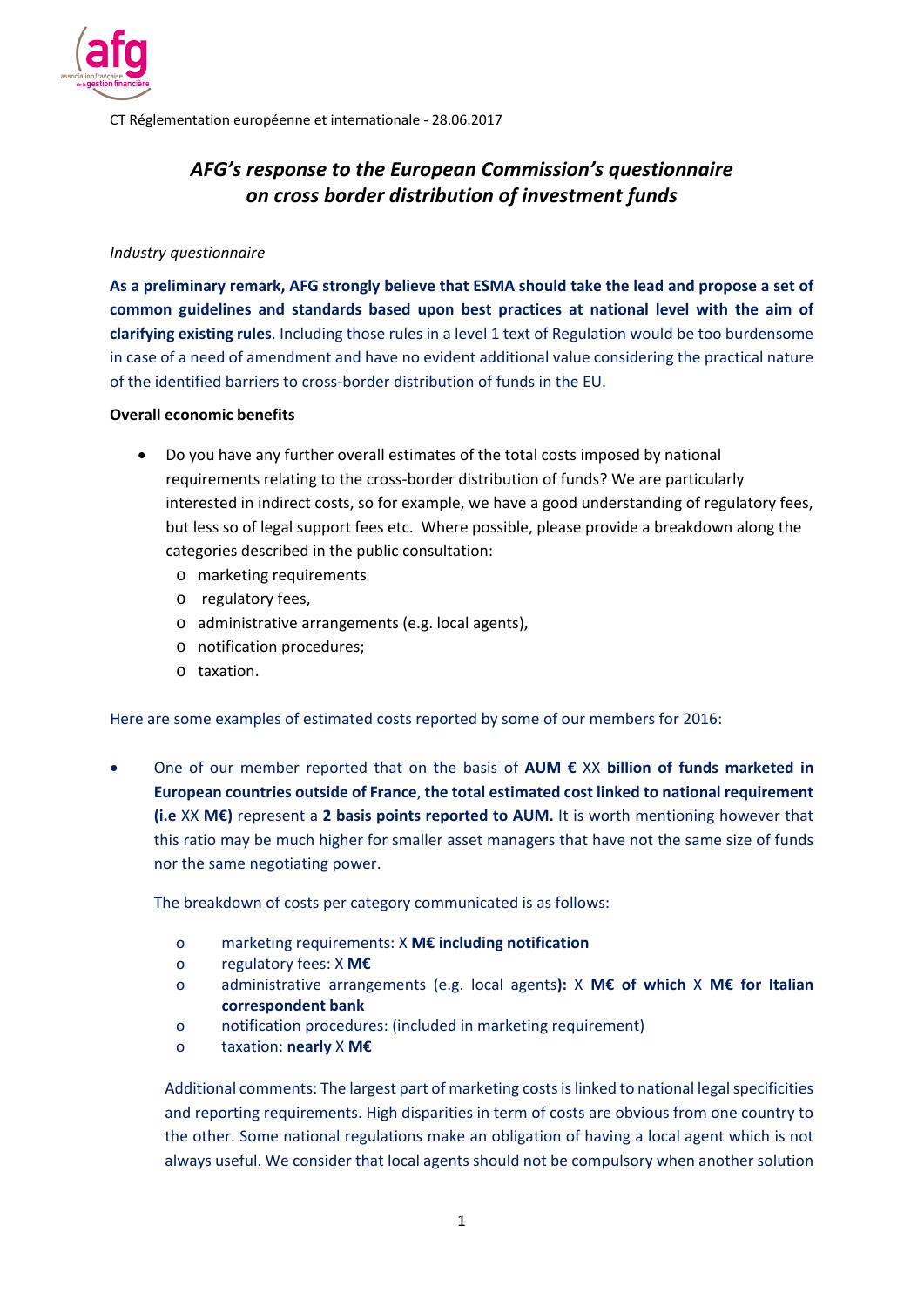is provided, for example through a local intermediary which can provide additional services to those legally attributed to the local agent.

• The 2016 total on going registration costs for cross border funds reported by another French asset manager are the following:

‐ X **M€** (including the following fees: local agent / NAV publication / Legal document dissemination / host regulators maintenance fees / Tax reporting);

‐ Translation costs: around XXX **K€**.

‐ Service provider costs for cross border new registration / maintenance requirement filing and KIDS production costs are excluded from the above costs and should thus be added.

## **Attached an overall estimate costs spreadsheet with the estimate costs for 2016 per country.**

 Do you have evidence that lower costs for asset managers are passed on to investors through lower fees? If yes, please could you provide the evidence.

**When external administrative costs are disclosed separately from management fees**, as it is the case in Luxembourg, **global costs for investors are automatically lowered** if a reduction of administrative charges may be achieved.

 Do you have evidence that large funds provide economies of scale, which leads to lower fees and/or other benefits for investors? If yes, please could you provide the evidence, including where possible the potential range of savings from fees.

**A large part of costs linked to fund management is fix costs and economies of scale are possible**. This being said, the size of funds is not always extendable and may be restricted by the size of the investment universe. In this respect, comparisons of funds sizes between the US and Europe are often irrelevant due to the disparity of financial market size.

## **Specific areas:**

## **Deregistration**

 Have you incurred costs due to inefficiencies in, or lack of clarity of, the deregistration process in the host Member State? If yes, please provide an estimate (or range) of the costs, including fees to the host competent authority.

The requirements based on which companies can exit a market via a de-registration are not harmonized across the EU. Indeed, there are differences across countries in terms of publications, communication media to the authorities (CIFRADOC for Spain or DEPROF for Italy), payment of fees, deadlines to update the registers etc. Furthermore, some authorities provide explicit feedback after deregistration requests while others remain silent which lead to difficulties in knowing if the deregistration has been taken into account. This situation creates uncertainty for cross border fund distribution activities and lead to inefficiencies.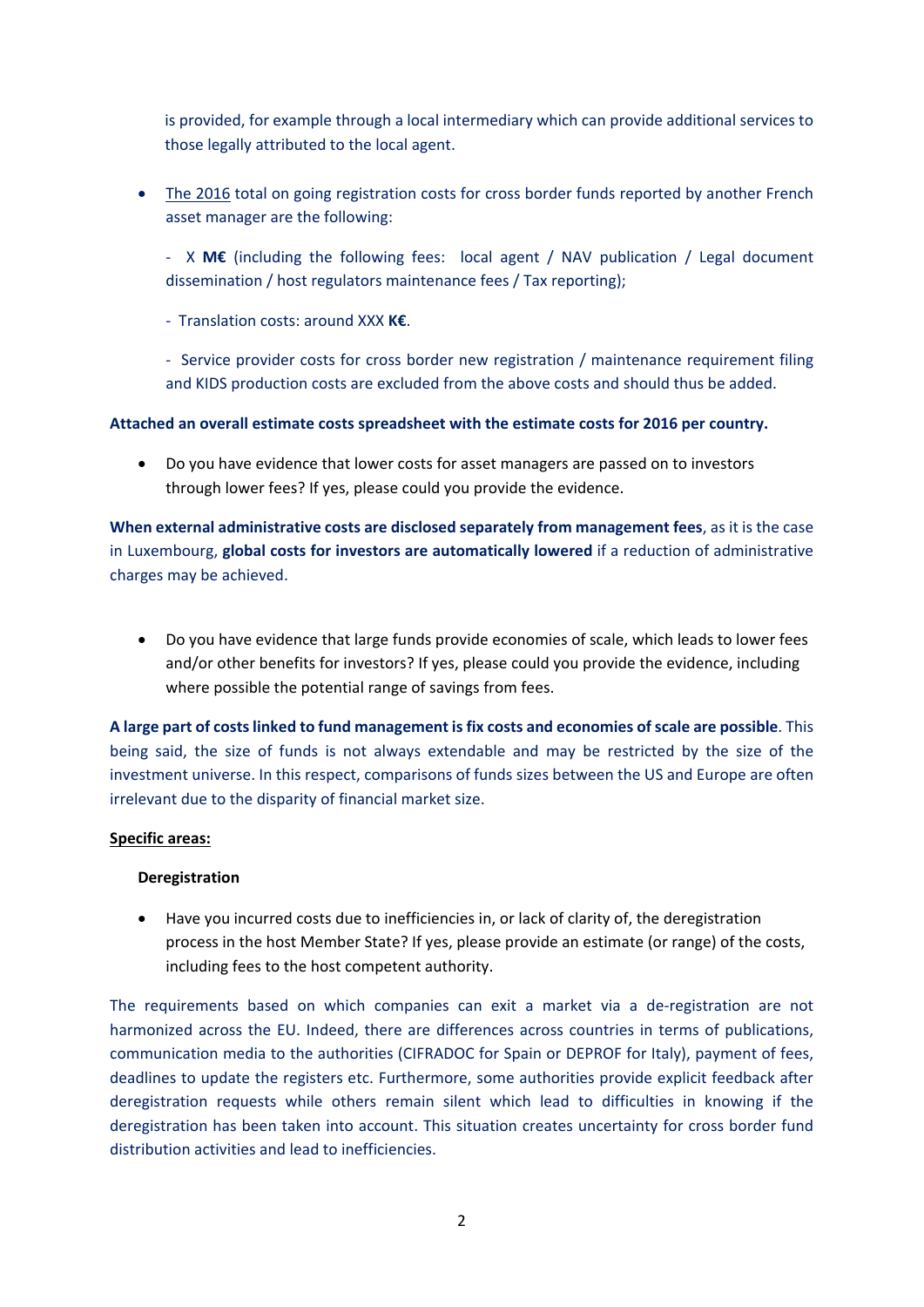# **As an illustration of the different de‐registration processes in place across the EU, please find enclosed a Powerpoint document listing the de‐registration requirements per country**.

The costs incurred by such lack of standardization of the deregistration process are mainly linked to the **legal fees and the advice necessary for the asset manager to understand the local (and often cumbersome) de‐registration requirements.**

It would be difficult to provide a concrete estimation of such costs, due to the lack of common standards and different national provisions. Moreover, **the conditions linked to de‐registration can produce indirect costs for investors, as a fund that remains registered due to the complex de‐ registration processes even if active distribution is suspended, can increase costs for the investors**.

We are of the views that **a fund should be able to de-register from any Member State across the Union if the assets under management borne by investors from this Member State fall below a threshold of the fund's total asset under management (5% for example) and below a limited number of single investors.** Investors would then be offered the possibility to exit the fund free of charges and the asset manager would be exempt from paying regulatory fees. If the investors have the ability to choose to remain in the fund, the asset manager keeps his information duties towards the investors. In such cases, the asset managers need to maintain the administrative arrangements that may have been required to be put in place by host country regulation. Hence, costs continue to incur even though active distribution is suspended. The absence of necessity to keep alive local representative and/or information and/or paying agent Agreements in case of de-registration of funds should thus be considered if such option is offered to the investor.

## **Marketing – pre‐marketing / reverse solicitation**

What do you consider to be pre-marketing / reverse solicitation? Do you have any comments on the definitions recently considered by the Expert Group on barriers to free movement of capital?<sup>1</sup>

*"The expert group considered that pre‐marketing should cover situations in which draft fund documentation, but not subscription material, is provided to a limited number of potential professional clients, in the absence of any possible subscription choice.*

*Reverse solicitation was then construed as a request by a professional client regarding units or shares of a specifically designated existing fund without a prior direct or indirect offer or placement (i.e. solicitation) from the management company or on its behalf. The contact is thus to be established only on the investor's initiative and may not constitute a reaction to previous offers or placements."*

The absence of a common understanding of pre-marketing and reverse solicitation activities is a significant market entry barrier for investment funds since this situation lead to a lack of clarity as to the applicable rules in each jurisdiction and lack of legal consistency.

<sup>1</sup> http://ec.europa.eu/info/sites/info/files/170227‐report‐capital‐barriers\_en.pdf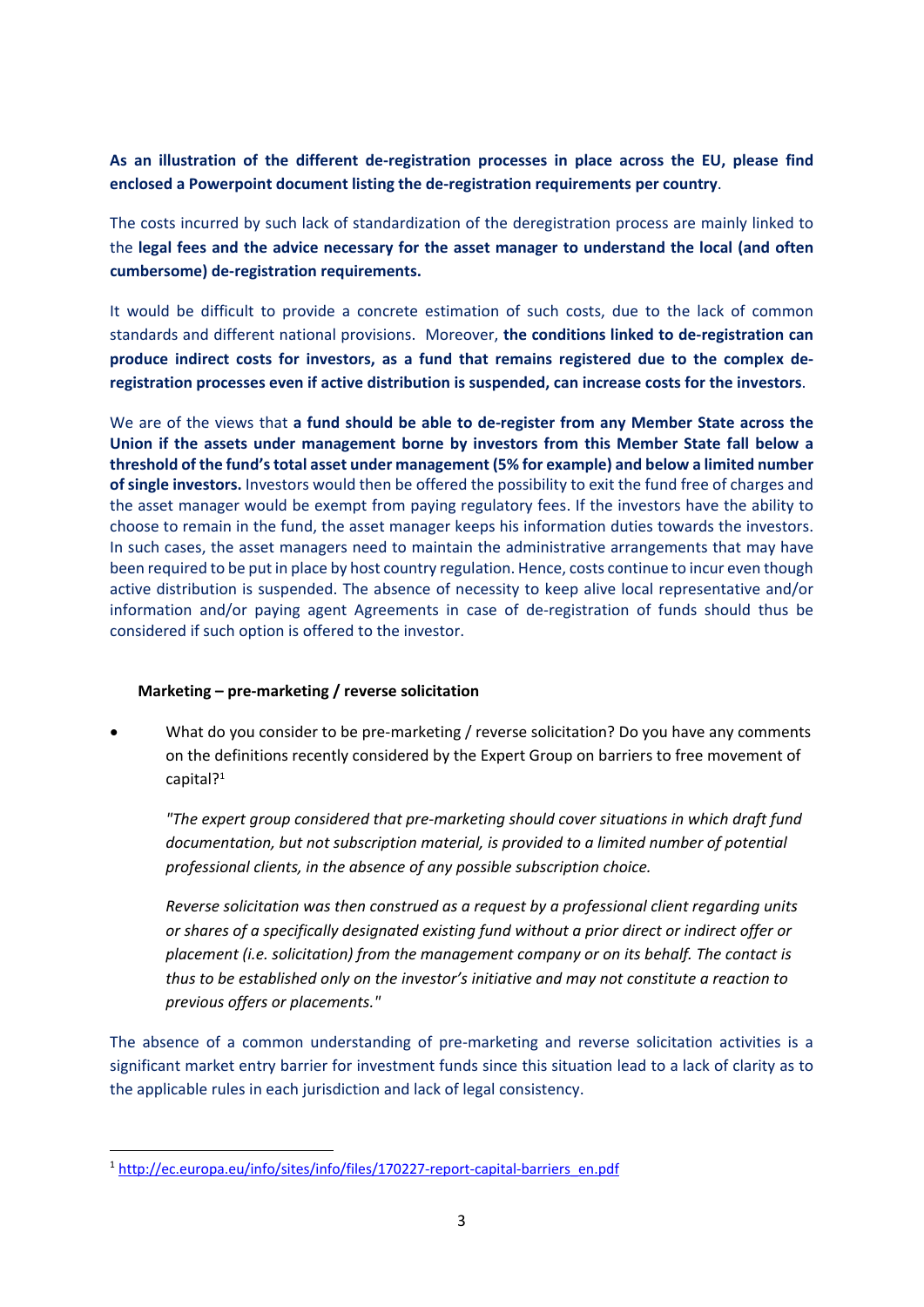For that reason, AFG strongly supports EFAMA proposal for:

- $\checkmark$  Further coordination at EU level, via setting **common guidelines and standards** as to the scope of marketing activities on which the AIFMD rules apply and the definition of pre‐marketing activities and reverse solicitation. We do believe that ESMA should be assigned this task with the aim of clarifying existing rules without imposing new requirements in order to ensure regulatory stability.
- $\checkmark$  The publication by ESMA, in association with NCAs, on a specific internet portal which will be publicly and freely accessible and in a language customary in the sphere of international law, of a **harmonized and easily accessible Guide to national UCITS, AIF, EUVECA, EUSEF and ELTIF marketing regimes** (already in place at least for UCITs funds), regularly updated by the NCAs (updates should be visible by investors in real time).

We also see merit in **increasing transparency of applicable fees in all jurisdictions** and support the publication of centralized information on ESMA's website.

**AFG's members tend to generally agree with the definitions proposed by the Expert Group, but raise the following comments**:

## **Pre ‐ marketing**:

- **Pre‐marketing should not be restricted to professional investors only**. As regards AIF in particular, even if AIFMD, which defines marketing, provides a passport for funds marketed to professional investors, it should still be fully acknowledged that, at national level, distribution of AIFs to non‐professional investors is allowed. In that context, national authorities should be given the possibility to apply the definitions of pre-marketing and reverse solicitation also to non‐professional investors, who can invest in an AIF. The recent AMF guidance on UCITS and AIF marketing regimes in France authorizes the practice of management companies contacting up to a maximum of 50 investors (professionals or individuals whose initial subscription would be at least €100,000) under pre‐marketing rules.
- The definition should **clarify the exact period during which pre-marketing is allowed**, and particularly which event closes it (e.g. premarketing to be performed until final approval by the regulator). This would avoid ending up with a non-harmonized regime across EU, and with different rules that could have significant practical impacts on the monitoring of our premarketing activities.
- We consider that the **term "draft fund documentation" is too restrictive** and that it should be possible for management companies to provide potential investors with draft by-laws, private placement memoranda, term sheets or fact sheets regarding the fund, etc as far as they are not definitive documentation. Hence, **we would suggest to align as far as possible the definition of pre‐marketing with the one provided by the "AMF Guide on UCITS and AIF marketing regimes in France" under which the practice of management companies contacting up to a maximum of 50 investors (professionals or individuals whose initial subscription would be at least €100,000) to assess their interest prior to the launch of a UCITS or AIF does not constitute an act of marketing, provided that the investors are not given a subscription form and/or documentation containing definitive information on the fund's characteristics**. However, any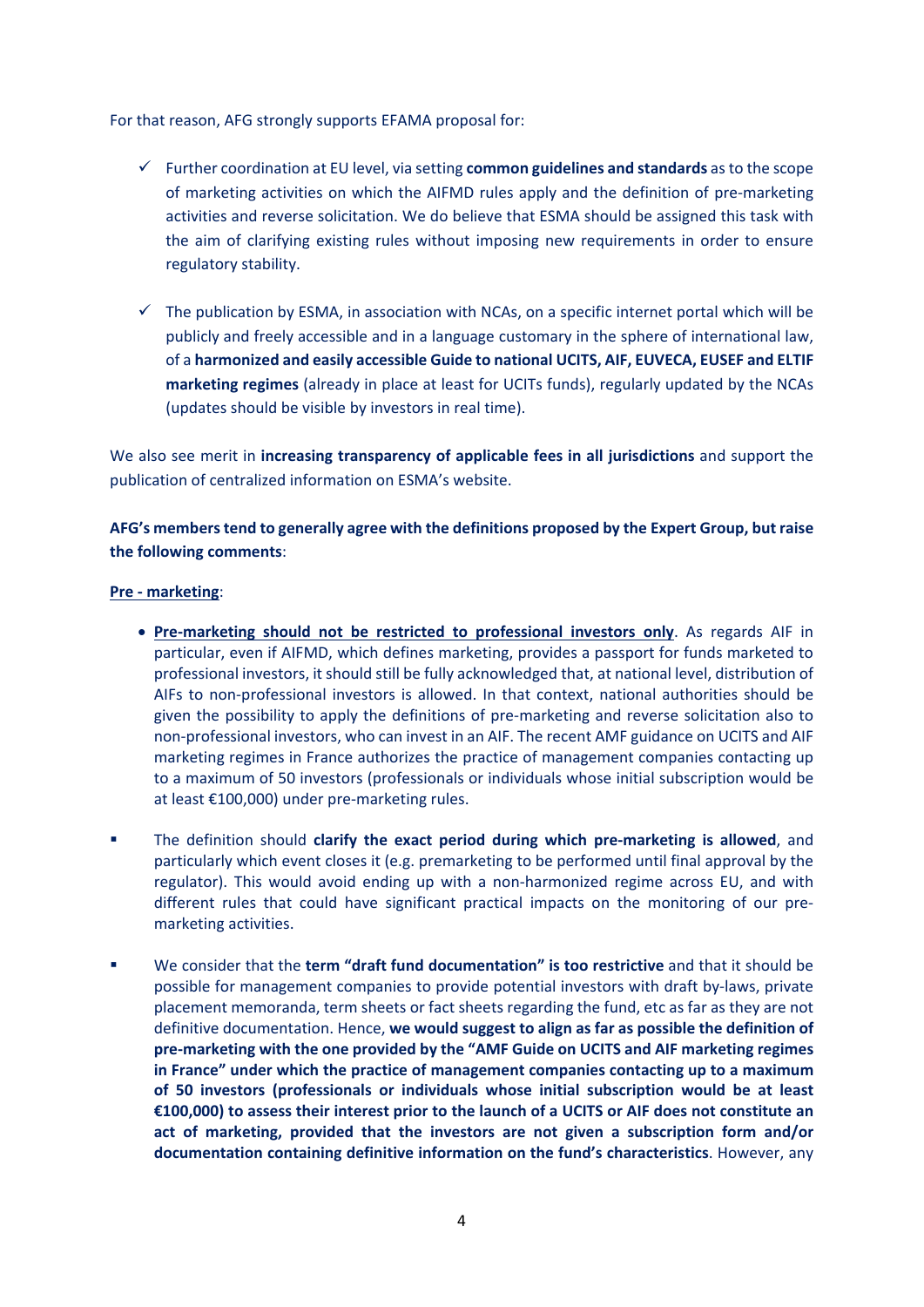subsequent subscription by the investors contacted will be considered to constitute an act of marketing.

- **The reference to "limited number" should be considered at jurisdiction level** and interpreted in consideration of the size of such markets and characteristics of the relevant fund. Indeed, contacting "a limited number" of potential clients in Germany or in Malta will not represent the same number due to the size of these respective markets.
- **The term "In the absence of any possible subscription choice" should be clarified and illustrated with practical examples.**
- We believe that it should be considered to extend pre-marketing to testing the potential **interest of foreign investors for an already existing fund created in one Member State but not yet passported for distribution in other Member States.** The expert group definition could thus be extended to this situation. Indeed, pre-marketing as it is currently understood aims at testing the interest of investors for a new fund to be created in order to ascertain, before engaging in the time and cost consuming procedure of creating the fund, that there is commercial potential for such a product. Similarly, it should be possible before engaging in the time and cost consuming procedure of passporting a fund, to test its potential interest towards a limited number of professional investors in another Member State being specified that similarly to what the proposed definition currently state, no subscription material would be available (since the fund is not passported yet and it should be made clear to the potential investors that no subscription is yet possible).
- We are of the views that **the characteristics of other situations that would not trigger the application of marketing rules should also be clarified**. For example (but not limited to) : participation by a management company in conferences or meetings of professional investors, provided the investors are not asked to invest in a specific product; OTC trades between investors; The purchase, sale or subscription of units or shares in UCITS or AIFs in the context of a management company's compensation policy, units or shares in UCITS or AIFs on behalf of the management company's management team, which manages them, or its senior management, or the management company itself, or carried interest shares; A management company responding to a **request for proposal (RFP) by a professional investor** that is a legal entity. Furthermore, we do believe that **a special regime should be granted in particular to UCITS in case of Request for proposals (RFP)** coming from Institutional investors and Corporates. In such a context, it should be authorised for a European professional investor to subscribe to any UCITS proposed as an answer to the RFP without the need of prior registration of that UCITS in the country of that investor. In a more general fashion, our members consider that UCITs funds should be authorized to be sold to professional investors without any need of prior registration/passport procedure notification.

## **Reverse solicitation**:

- **Reverse solicitation should not be restricted to professional investors** (see above).
- The final reference to "**previous offers or placements**" **would need to be clarified**. We agree that pre‐existing relationship with a professional investor shouldn't be used to unlawfully promote funds not authorised for distribution in a relevant jurisdiction. However, there shouldn't be a presumption that an investor has been inappropriately approached simply because there has been a pre‐existing investment or commercial relationship.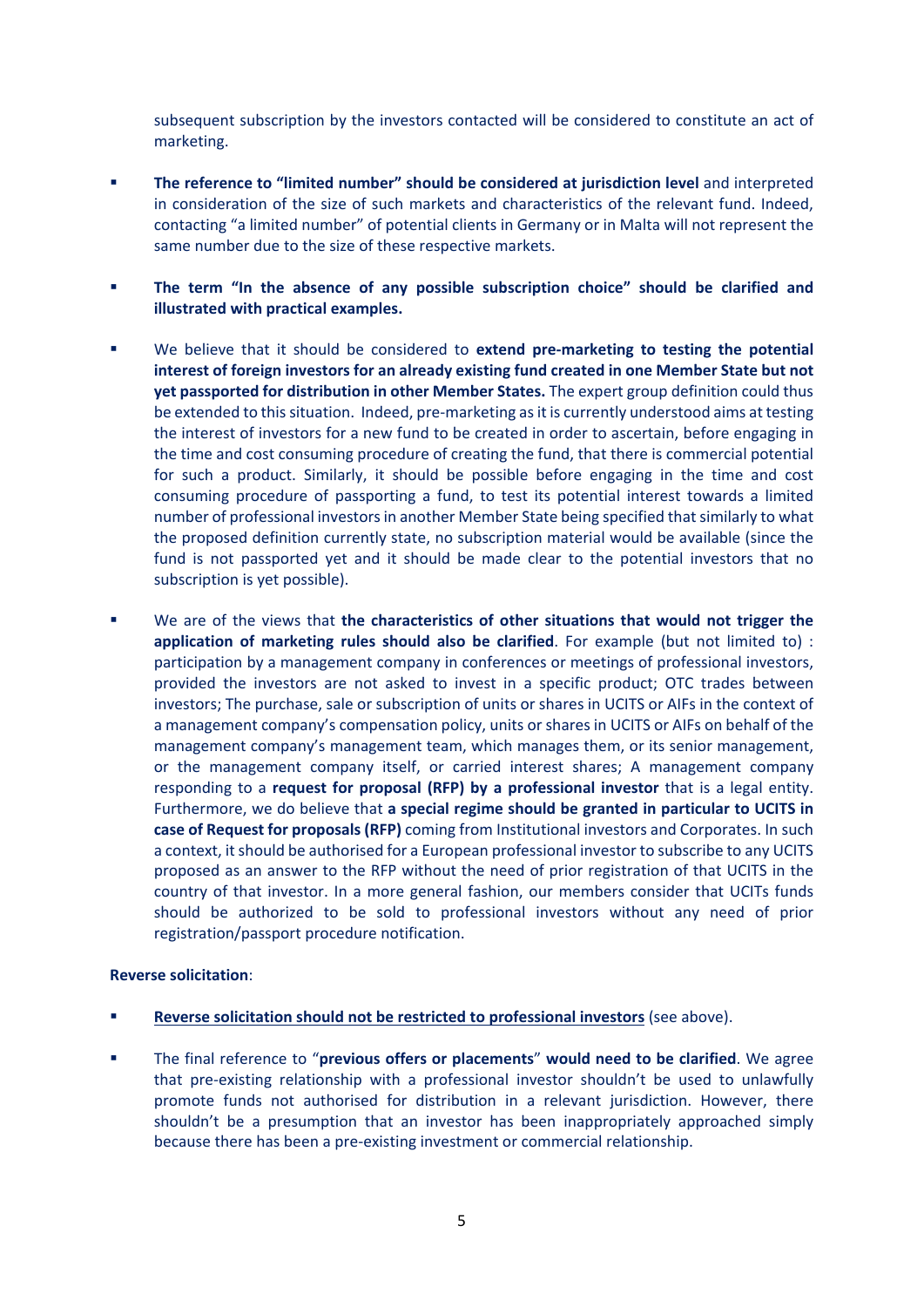- The definition of reverse solicitation, which is supposed to provide a negative definition of the notion of Marketing, refers to terms like "offer", "placement" or "solicitation" which are themselves not defined. **We would suggest to have a clarification of what is or is not marketing, through ESMA guidance including practical examples** (e.g. status of RFP, presentation/conference on investment strategies, use of funds by discretionary portfolio managers), in addition to high level negative and positive definitions. Particularly, it would be beneficial to understand interactions between the notion of marketing and the practical activities performed by the different regulated firms, like MiFID Firms, UCITS ManCo, AIFM, or insurance brokers. We believe it would help clarifying the interactions between asset manager and intermediaries, and allow a better assessment of the risks and governance needs, particularly in case of cross boarder relationships.
- **The definition needs to reflect cases in which professional investors contact an asset manager not in respect of a specifically designated and existing fund, but concerning an expertise on a concrete type of investment strategy asking to give them further details**. In such a situation, there is a reverse solicitation for an "expertise" and not for a specific fund and we consider it should also fall in the scope of reverse solicitation and not be considered as marketing. The risk of not allowing this possibility for investors asking for more details on a expertise is limiting the choice of investors and ability to find the products that better reflect their investment needs.
	- To what extent are a) reverse solicitation and b) pre‐marketing used in your home Member State and in the other Member States where you market your funds? Please can you estimate / quantify if possible.

**AMF has recently provided guidance for pre‐marketing** which our members consider as being a very good initiative.

Our members reported that pre-marketing and reverse solicitation are used with different type of clients in France and on a cross border basis when local regulations authorise so but without being able to quantify such use.

Pre‐marketing is mainly used at a time prior to a fund's launch or to entering a new market (when local rules permits so) since the asset managers need to communicate with potential investors based on draft documentation in order to **test the attractiveness of the project** and in order to **seed money**.

Pre‐marketing is also used by non‐EEA asset managers as a way to create awareness for their products and "**test" the market's appetite**.

 What would be the cost saving be if legal certainty were created at EU level around the concepts of (a) pre‐marketing and (b) reverse solicitation?

Inconsistencies on pre‐marketing and reverse solicitation are an additional disincentive for cross‐ border distribution as this aggravates legal confusion, burden and duplicative work, in particular for smaller asset managers that are lacking the necessary resources to further analyze the difficulties and complexities of a certain jurisdiction. Engaging local advisors in order to clarify these national requirements is necessary, in particular in relation to a number of marketing requirements, such as: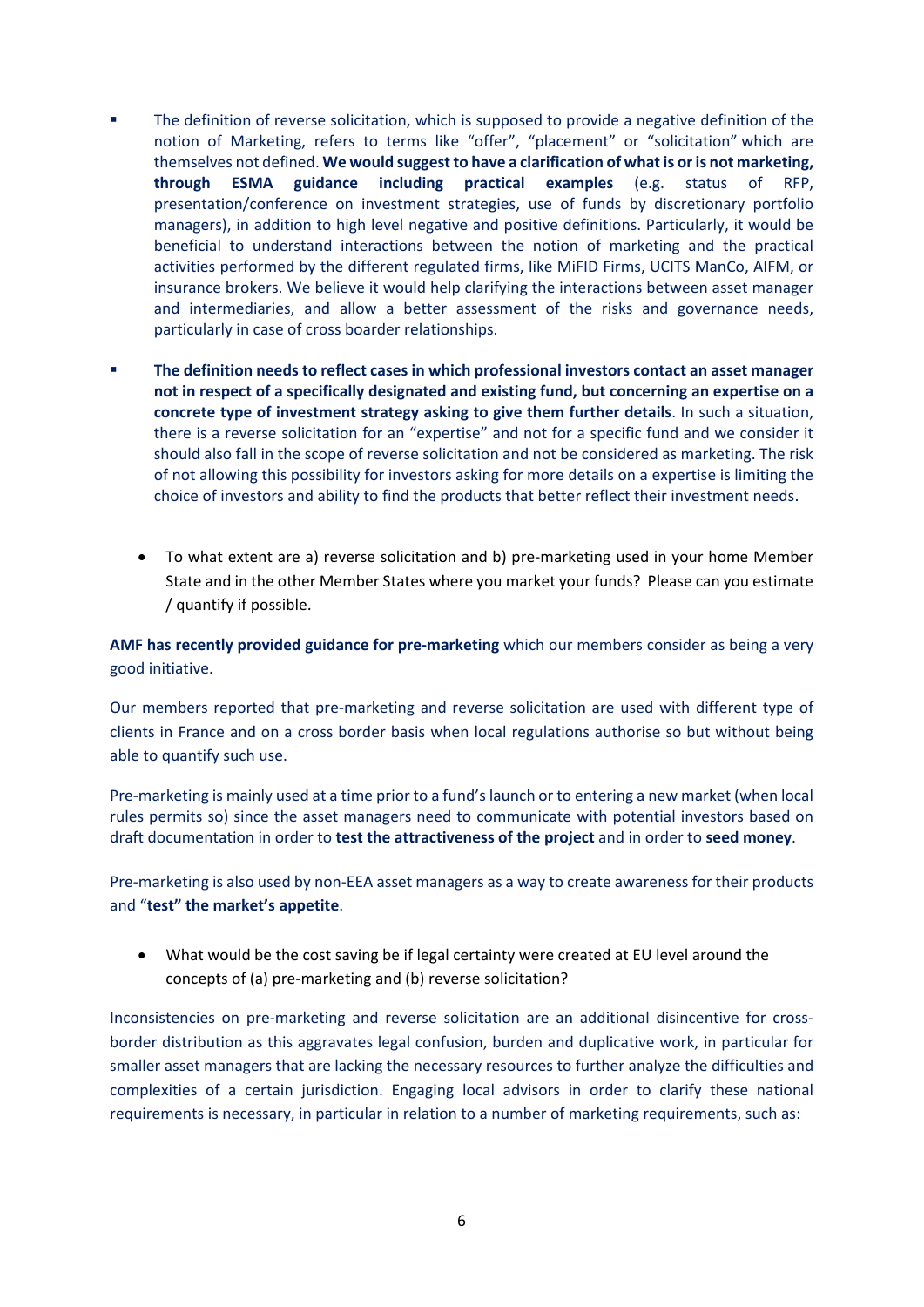- The marketing material itself, its different purposes and uses according to the jurisdiction it is provided (e.g. in some Member States marketing material needs to not only be filled, but also be approved by the NCA prior to its use);
- The ways the marketing activities are triggered (in some jurisdictions marketing is not only triggered by subscription and filing requirements, but this also depends on whether there is an initial registration of a fund or, in the case of additional share classes, whether these have to be filed separately).

Moreover, even if there are concrete local requirements it is often the case that it is not easy to have access to them or if access is granted it can be that the information is not easily understandable. Legal certainty as to those two terms would certainly waive the need for legal and other type of advice related to these definitions. legal costs as being indirect costs, are not easy to be broken down and in this case to assess which part of the costs for the legal advice provided to an asset manager covers only the advice in relation to pre‐marketing and reverse solicitation. Moreover, costs charged by law firms can vary significantly, which makes it even more difficult to give an average price of the costs and legal fees related to pre‐marketing and reverse solicitation.

● Which types of funds can be subject to a) reverse solicitation and b) pre-marketing? Please provide examples for typical cases where you make use of both.

Pre-marketing is more specifically used for **funds with illiquid assets (such as Real estate and Infrastructure) and long term investment strategy as well as dedicated fund** customized for one or few clients, therefore funds mainly distributed to institutional clients.

We reference the input by one of our members stating that pre-marketing and reverse solicitation are mainly used for **AIFs (Private Equity, Private debt, Infrastructure) but it can also be useful in some other cases**. For example, it has launched recently a **2 billion green bond fund** for which reverse solicitation has been of good support. This being said, it reported that reverse solicitation represents less than 5 % of their global placements.

 Which types of investors can make use of reverse solicitation? How do investors become aware of products they decide to invest in via reverse solicitation? Please provide examples for typical cases where investors use reverse solicitation. What safeguards should be put in place to avoid inappropriate circumvention of marketing requirements?

There are several ways for an investor to become aware of products they then decide to invest in via reverse solicitation, such as access to information via internet or via another existing investor in a fund or being an existing client of the management company and having access to information related to other products of the same company

**The current practice is that reverse solicitation is mainly used for professional investors but it is due to the lack of legal certainty as to the rules that apply, which therefore makes its use too risky for an asset manager when it comes to non‐professional investors.** 

However, we believe that **the reverse solicitation should not be limited to situation involving professional clients**, except when the fund itself is restricted to professional investors. UCITS funds are available and accessible to non‐professional investors wherever they are domiciled, and UCITS rules